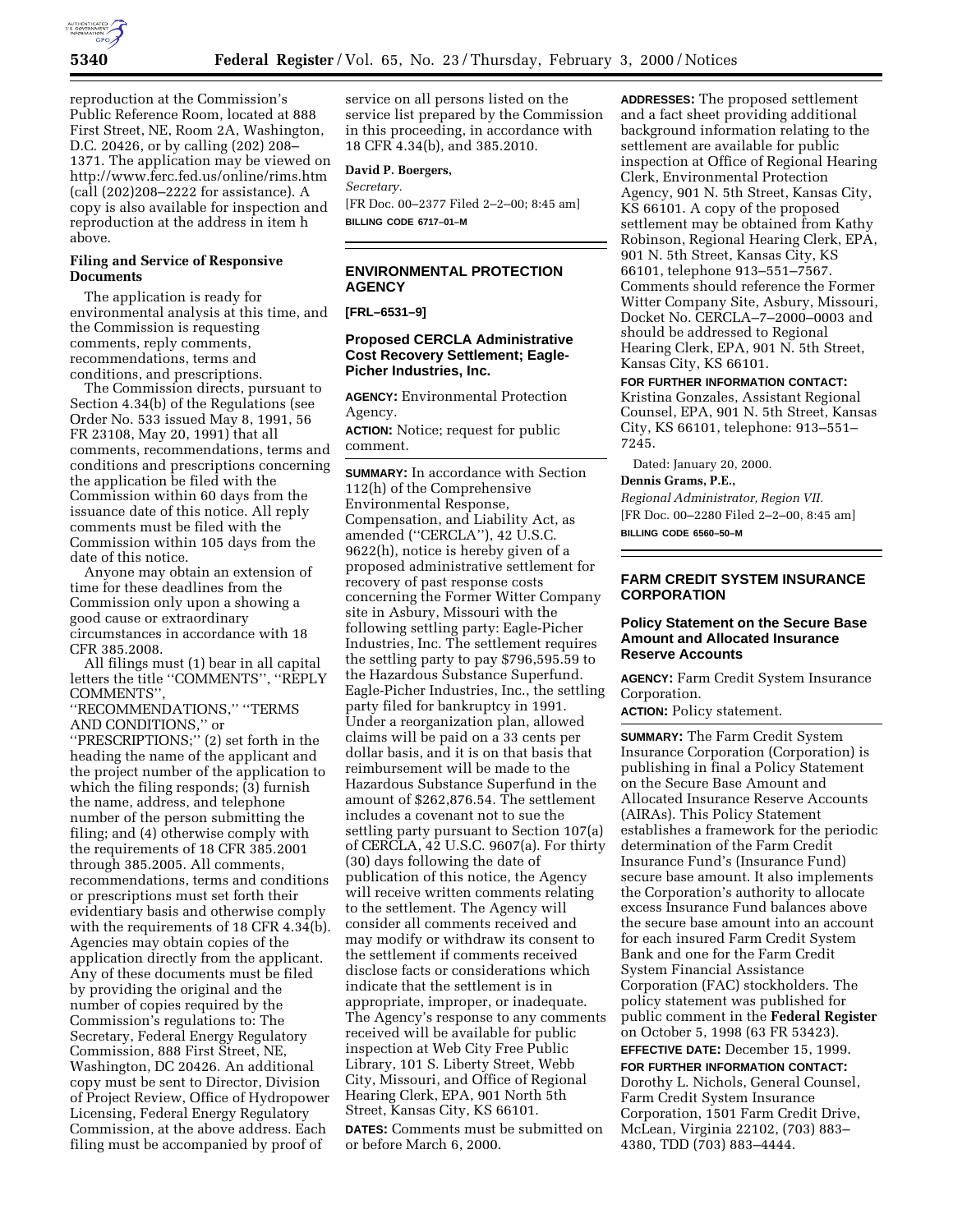**SUPPLEMENTARY INFORMATION:** In 1987, Congress directed the Corporation to build and manage the Insurance Fund to achieve and maintain the secure base amount (SBA). For insurance premium purposes, the statute defines the SBA as 2 percent of the aggregate outstanding insured obligations of all insured banks (excluding a percentage of state and Federally guaranteed loans) or such other percentage of the aggregate amount as the Corporation in its sole discretion determines is ''actuarially sound.'' (12 U.S.C. 2277a–4(c)).

The Corporation's Board of Directors (Board) reviews premiums at least semiannually to determine whether to adjust assessments in response to changing conditions. The statute specifies a limited form of risk-based premium assessments: 25 basis points for nonaccrual loans; 15 basis points for loans in accrual status (excluding certain state and Federally guaranteed loans); and a very modest premium for government-guaranteed loans. (12 U.S.C. 2277a–4(a)). This formula was designed as an incentive for the Farm Credit System to make quality loans and at the same time build the Insurance Fund to a level that Congress believed would make a default on System debt obligations less likely.

In the Farm Credit System Reform Act of 1996, Congress gave the Corporation the discretion to reduce premium assessments before reaching the SBA. (12 U.S.C. 2277a–4(a)). It also established a process for making partial distributions of excess funds in the Insurance Fund. (12 U.S.C. 2277a–4(e)).

## **I. Secure Base Amount Determination**

The law sets out a formula for determining the SBA: ''2 percent of the aggregate outstanding insured obligations of all insured System banks.'' (12 U.S.C. 2277a–4). It also allows the Corporation to choose another percentage, ''as the Corporation in its sole discretion determines is actuarially sound to maintain in the Insurance Fund taking into account the risk of insuring outstanding insured obligations.'' *Id*. Thus far, the Corporation has used the statutory formula.

## *1. Accrued Interest*

In the statute, an insured obligation is defined as ''any note, bond, debenture, or other obligation'' issued on behalf of an insured System bank under the appropriate subsection of section 4.2 of the Farm Credit Act of 1971, as amended (Act) (12 U.S.C. 2277a). The proposed Policy Statement included both principal and accrued interest in the definition of ''insured obligation''

because section 5.52 of the Act established the Corporation to ensure the timely payment of principal and *interest* to investors. *See* 63 FR 53423, Oct. 5, 1998. Also, it is commonly understood that an issuer of bonds or notes has an obligation to pay a debt, which includes interest, when due. Accordingly, to promote the safety and soundness of the System and add a safeguard for investors, the Board included ''accrued interest'' in the definition.

One commenter, commenting on behalf of System institutions, suggests that before including accrued interest in the definition, the Corporation should demonstrate that there is some actuarial reason for the secure base to be maintained at the higher level that will result from the inclusion of accrued interest. The Board disagrees with the commenter. The issue is a matter of statutory interpretation; it is not dependent upon an ''actuarial'' reason.

As noted, both principal and interest are insured. Thus, the ''insured obligation'' of FCSIC at a point in time is equal to both the principal and accrued interest at that point in time. The Policy Statement's inclusion of ''accrued interest'' in the definition of ''insured obligation'' for purposes of determining the SBA is consistent with the statute and its legislative history.

#### *2. Maintaining the SBA*

After calculating the insured obligations, the Corporation will apply the deductions specified in the statute for the government guaranteed portion of the System loans to determine the SBA. This calculation will be done at the end of each quarter. After the end of the calendar year, using the December 31 balances, the Corporation will decide whether the Insurance Fund exceeds the SBA. The Policy Statement uses the December 31 balances for this calculation because the statute, in the premium section, contemplates using a point in time method in this context (12 U.S.C. 2277a–4(c)).

A commenter noted that the proposed Policy Statement and its preamble state the Corporation's commitment ''to attain and maintain'' the Fund at the SBA. The commenter suggested that this was a marked departure from the Policy Statement Concerning Adjustments to the Insurance Premiums and inconsistent with the statute. This contention is incorrect. The preamble to the Policy Statement Concerning Adjustments to the Insurance Premiums provides that the Corporation will attain and maintain the Fund at the SBA. *See* 61 FR 39453, July 29, 1996. Thus, the new Policy Statement's requirement ''to

attain and maintain'' the Fund is consistent with the earlier one on insurance premium adjustments.

More importantly, this Policy Statement is consistent with the law. Section 5.55(b) of the Act directs the Corporation to reduce the premiums if the aggregate amounts in the Insurance Fund exceed the SBA. However, this same provision requires the Corporation to temper reductions so that premiums continue to be ''sufficient to ensure that the aggregate of amounts in the Farm Credit Insurance Fund after such premiums are paid is not less than the secure base amount at such time'' (12 U.S.C. 2277a–4(b)). This provision directs the Corporation to maintain the SBA, even after it reduces premiums.

The House Report on H.R. 3030 (H. Rep. 100–295), which in large part was adopted by the Conference Committee in 1987 when the Corporation was created, supports this interpretation. It states at page 61: '' The fund would be maintained at 2 percent of the value of all System loans outstanding or such other level deemed appropriate by the board'' (emphasis added). While Congress amended section 5.55 of the Act in 1996, granting FCSIC the discretion to reduce premiums before reaching the SBA, it did not alter the original mandate to reach the secure base amount and then maintain it at 2 percent.

In fact, when it added the AIRA accounts in 1996, Congress gave the Corporation ''sole discretion'' to eliminate or reduce the AIRA disbursements. Section 5.55(e)(6)(B) of the Act provides for elimination or reduction of disbursements if circumstances ''might require the use of the Farm Credit Insurance Fund'' and ''could cause the amount in the Farm Credit Insurance Fund during the calendar year to be less than the secure base amount'' (12 U.S.C. 2277a– 4(e)(6)(B)). This provision demonstrates continued congressional intent to have the Corporation manage the Insurance Fund, including the new AIRAs, by maintaining the integrity of the SBA.

# **II. Allocated Insurance Reserve Accounts**

# *1. Determining Whether There Are Excess Funds To Allocate to the AIRAs*

The Farm Credit System Reform Act of 1996 established a process for making partial distributions of the Insurance Fund's balance above the SBA. It established in the Insurance Fund an AIRA for the benefit of each insured System bank and one for the FAC stockholders. The AIRAs remain a part of the Insurance Fund and are available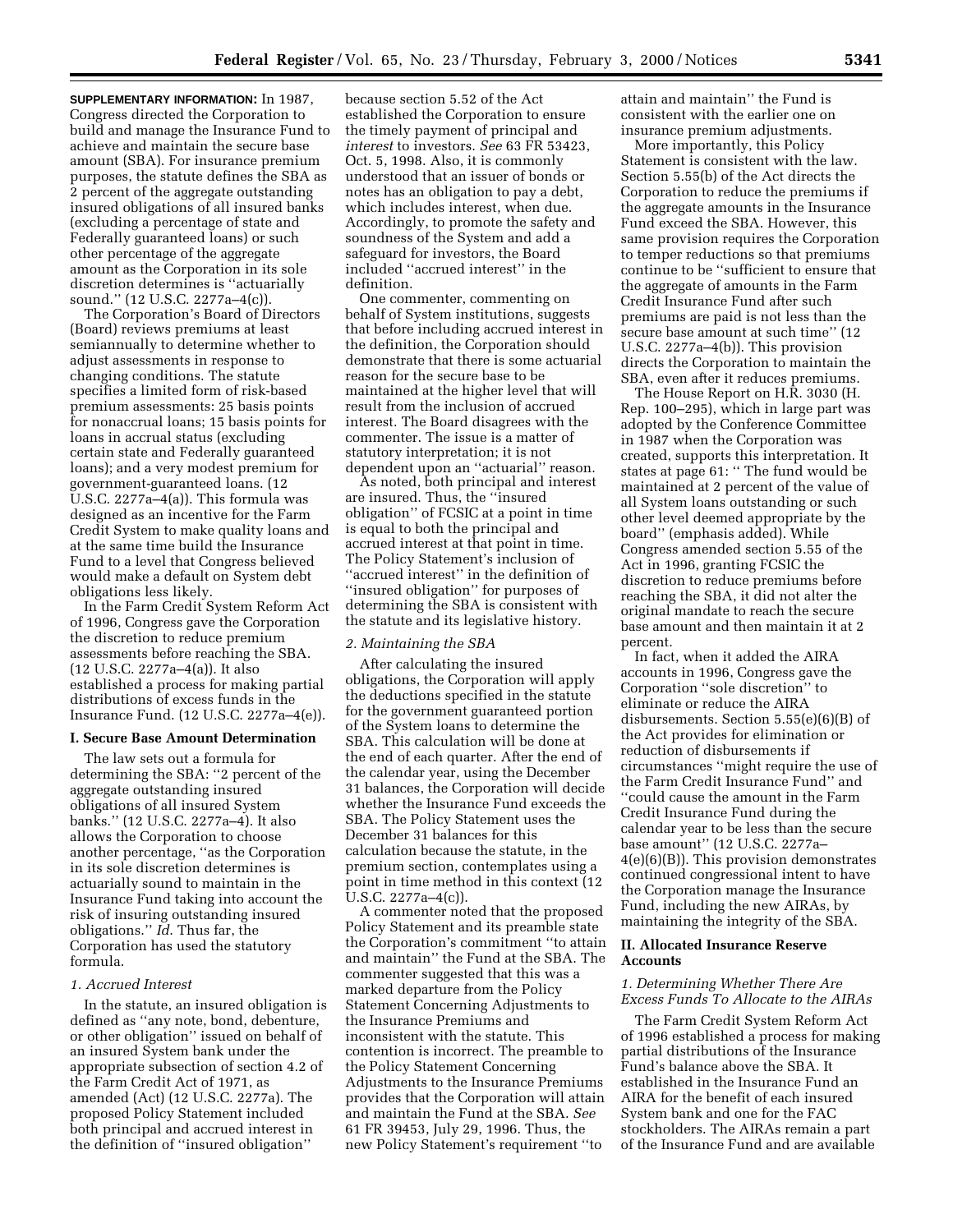to the Corporation. In fact, under the statute, section 5.55(e)(5) of the Act, the AIRAs were designed to absorb losses first, if necessary.

AIRA allocations would be made only at the end of any year in which the Insurance Fund, plus the accumulated excess balance after deducting expenses and insurance obligations for the next year, is greater than the 2 percent SBA. If the Insurance Fund exceeds the SBA at the end of any calendar year (using December 31 balances), the statute requires the Corporation to determine whether any excess funds exist for allocation to the AIRAs. *See* section 5.55 (e)(5) of the Act. In determining whether excess funds exist, the statute calls for the Corporation to first calculate ''the average secure base amount for the calendar year (using average daily balances).''

#### a. AIRAs as Excess Reserves

The statute contemplates that the Insurance Fund be made up of two tiers (the SBA and the excess AIRA balances). This reading of the statute is supported by the House Report on H.R. 2029 (H. Rep. 104–421) at page 9. In explaining the purpose and need for the Farm Credit Reform Act of 1996, it states that the legislation is designed to ''provide for the rebate of interest accruing on the secure base amount.'' At another point on the same page, it explains that the legislation provides ''for the disbursement of money *above* the secure base amount of the insurance fund that has accrued from excess interest'' (emphasis added). In fact, section 5.55(e) of the Act is entitled ''Allocation to System Institutions of Excess Reserves.'' Clearly, Congress intended that the Insurance Fund would hold more funds than the SBA, with a partial disbursement of the excess after 2005, if no major losses occurred.

One commenter takes issue with this reading of the statute and suggests that the Corporation consider counting the AIRAs in the SBA, rather than as an excess reserve. The Board believes the Policy Statement accurately reflects the statute and the legislative history. It conforms to the 1996 Act by providing a mechanism to contain future growth above the SBA due to investment income. The statute provides that the AIRAs are the first source of funds for the Corporation if actual operating expenses or insurance obligations exceed projections. Thus, the first source is the excess above the 2 percent and the second source is the amount below it.

The impact of the commenter's suggestion, counting the AIRAs toward the SBA, is to effectively lower the SBA

from the unallocated 2 percent, without the Board determining that such a reduction is ''actuarially sound.'' Furthermore, if you take this suggestion to its logical conclusion under a low growth scenario, the bulk of the Fund could be allocated to reserve accounts, eventually including even the \$260 million in Treasury money and its accumulated interest. The Board does not believe that Congress contemplated either result.

## b. Recalculating AIRAs Each Year or Fixing Them At Yearend

The proposed Policy Statement called for the AIRAs to be recalculated each year at calendar yearend. The amounts credited to the AIRAs would replace rather than be added to—the amounts allocated the previous year. Thus, the amounts in the AIRAs would fluctuate, depending upon the annual calculation of the SBA and any excess Insurance Fund balance. The advantage of this approach is any amounts in the AIRAs would be available to capitalize high growth in insured obligations. In other words, if growth during any year outstripped the ability of the Fund's investment earnings to capitalize it, then the AIRAs could be tapped to reach or maintain the 2-percent SBA. Using the AIRAs in this manner could reduce or eliminate the need to assess premiums. However, recalculating each year would also likely reduce the amount in the AIRAs during high growth years, limiting distributions and reducing the total amount of funds available in the event of insurance losses.

One commenter suggested that the Board treat the amounts in the AIRAs as fixed at yearend. Under this approach, any funds allocated to an AIRA account would be tapped in the following years only if an insurance loss occurs or to fund underestimated expenses. The commenter further suggested that the Fund could grow back to the SBA through investment earnings or if necessary by raising insurance premiums.

The approach taken in the proposed Policy Statement reflected the statutory language allocating excess funds at the end of the year if the Insurance Fund exceeds the SBA for that year. While the Board believes it is reasonable and consistent with the statute to recalculate the AIRAs each year concurrent with the SBA calculation, it agrees with the commenter that it is also reasonable to treat the amounts in the AIRAs as fixed at yearend. Fixing the AIRAs is consistent with the statutory language describing how the Corporation should use the funds in the AIRAs. In fact,

there is a tension in the statute between this part and the part that describes how to allocate funds to the AIRAs. The Board believes it could resolve this tension by choosing either method because both are reasonable interpretations of the statute.

By agreeing with the commenter and fixing amounts placed into the AIRAs more money will be retained during high growth years. This clearly benefits the AIRA account holders. However, the System may have to pay insurance premiums after a year where high growth in insured obligations causes the Fund to fall below the SBA; but as the commenter pointed out, the Board has clear authority to assess premiums in this circumstance. Also, the commenter noted that premiums would be paid on the basis of risk and growth rather than at the expense of AIRA account holders. For investors in the Systemwide debt, the aggregate value of the Insurance Fund will be higher in high growth years when insurance premiums are collected. Thus, this method has some advantages that are not present in yearend recalculation described in the proposed Policy Statement. For these reasons, the Board has decided not to recalculate the AIRAs each year but instead to fix the amounts at year-end.

# c. Authorized Deductions

If the Insurance Fund exceeds the SBA, the statute requires that the Insurance Fund balance be adjusted downward by an estimate for the next calendar year of the:

1. Corporation's operating costs; and 2. Insurance obligations.

The Corporation will deduct the operating expenses it expects to incur for the next calendar year. Estimated insurance obligations are defined in the Policy Statement to include all anticipated allowances for insurance losses, claims, and other potential statutory uses of the Insurance Fund.

The Corporation prepares its financial statements on an accrual basis using generally accepted accounting principles (GAAP). GAAP requires the Corporation to recognize in its financial statements any probable loss that can be reasonably estimated. Thus, the Board has concluded that the Corporation should deduct probable losses estimated for the next year, recognizing that such a deduction could mean that no excess funds would be available for allocation to the AIRAs in a given year.

The proposed Policy Statement defined insurance obligations to include an estimate of expected growth in insured debt for the prospective 12 months, using a 3-year average to determine the estimate. The statute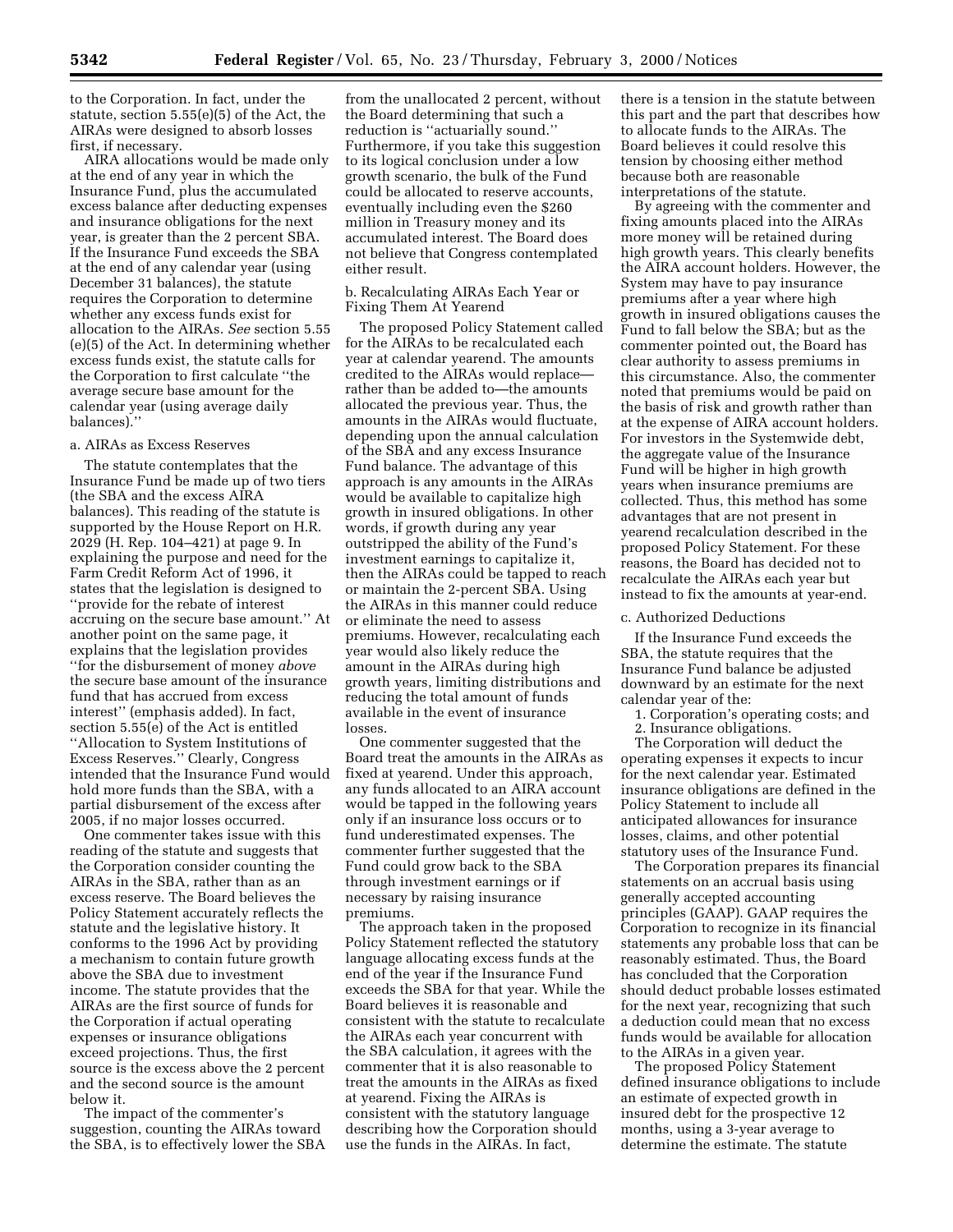grants the FCSIC, in its sole discretion, the authority to determine the sum of its estimated operating expenses and insurance obligations for purposes of determining if an excess Fund balance exists for allocation to the AIRAs. Accordingly, it is reasonable for the Board to exercise this discretion to include an amount necessary to adjust the Fund for anticipated growth in the System's insured debt. Including an anticipated growth factor as an authorized deduction from the excess balance will diminish the amount available for allocation to the AIRAs. Investors, however, would have a greater cushion of insurance protection.

System institutions that commented did not favor this approach because they may not receive as much in AIRA allocations. One commenter stated that covering growth out of excess reserves causes those who are not growing to subsidize out of their AIRAs the insurance premiums of those that are growing. Also, the commenter argued that including a deduction for estimated growth is not what Congress intended.1 The commenter suggested that estimated growth should be considered when the Board reviews insurance premiums, not in the AIRA formula. This commenter also suggested that if the Board decided to include estimated growth, it should also include estimated investment earnings as a compensating factor. The Board agrees that it is reasonable to calculate operating expenses as a ''net'' figure by including estimated earnings if it adjusts the Insurance Fund for estimated growth.

The Board also agrees that it can and should consider growth estimates when it reviews insurance premiums. Thus, the Board has decided not to include an estimated growth factor as an authorized deduction in determining if an excess Fund balance exists for allocation to the AIRAs. As a result, neither estimated growth nor estimated earnings will be included. Only estimated operating expenses and insurance obligations for the prospective 12 months will be deducted.

d. Allocation Formula When Excess Funds Are Available

The Policy Statement includes the statutory formula for allocation of any excess Insurance Fund balances to FAC stockholders (10 percent) and to the insured System banks (90 percent). It also includes the 3-year average loan balance formula the statute mandates when the Corporation adds balances to each AIRA. The commenters did not question this approach. Exhibit 1 is a hypothetical example of how the AIRA program will operate. It compares the approach used in the proposed Policy Statement to the final approach, including determining the amount of excess Insurance Fund balances and allocating the balances to individual AIRA holders.

e. Use of Allocated Amounts When Reductions Are Required

The Policy Statement also interprets the statutory language governing use of the AIRAs when insurance obligations exceed estimated amounts. When actual expenses and insurance obligations exceed estimates from the previous yearend, the law requires the Corporation to reduce the balances in the AIRAs by proportional amounts. The statute, however, doesn't prescribe how the proportional amounts are to be determined.

The Board concluded that the Corporation should use the same technique to calculate reductions to the AIRAs as the statute uses to calculate additions, *i.e.,* the 3-year average loan balance formula. This weighted average allocation formula ensures that any reductions to AIRA balances are accomplished in the same manner as the allocations. The commenters did not take issue with this approach.

## *2. AIRA Accumulation Cycle*

The law authorizes payments of a portion of AIRA balances to the System banks and FAC stockholders ''as soon as practicable during each calendar year beginning more than 8 years after the date on which the aggregate of the amounts'' in the Insurance Fund exceeds the SBA. (12 U.S.C. 2277a–4). While this language could be subject to varying interpretations, the Insurance Fund first attained the SBA in the first quarter of 1998, and thus payments could begin 8 years later. The Board has concluded that it is reasonable to consider making the first payment as soon as practicable after the first quarter in 2006. The proposed Policy Statement adopted the earliest possible payout date: 8 calendar years after the quarterend when the SBA was initially attained. The commenters supported this approach.

An important corollary issue is how to address an interruption in the 8-year period. For example, if after establishing the AIRAs, the Corporation has to use

them for an insurance action, does the accumulation cycle begin anew? The Policy Statement: (1) Grants the Board the authority to restart the accumulation period if the Insurance Fund drops below the SBA at any subsequent quarter-end during the 8-year period; (2) allows the Board to select an accumulation period, to begin at the next quarter-end when the Insurance Fund again attains the SBA; and (3) enumerates the factors the Board will consider in selecting an alternative accumulation period.

The statute grants the Board discretionary authority to determine whether to make distributions at the end of the 8-year AIRA accumulation cycle. Given this broad authority and the overall statutory scheme, it is reasonable for the Board to interpret the statute to permit it to change or restart the AIRA cycle if, at any time during this period, the Insurance Fund drops below the SBA.

The Policy Statement leaves the issue of selecting an alternative accumulation period open to decision on a case-bycase basis. This approach preserves maximum flexibility to tailor any alternative accumulation period to best fit the causes of a future shortfall in the Insurance Fund. For example, the circumstances where a period of rapid growth causes a temporary (or small) decline in the Insurance Fund below the SBA for one or more quarters are far less serious than a decline in the Insurance Fund caused by losses as a result of increased risk at System banks and associations.

One commenter found the Board's approach to be ''reasonable and sound.'' Another commenter did not take issue with the Board's discretionary authority to change or restart the 8-year AIRA cycle. It suggested, however, it would be inappropriate to delay the period when payouts begin if there is a temporary reduction below the SBA.2 As noted above, the Board agrees this would be less serious than a substantial reduction due to insurance losses.

#### **III. Issues for Later Consideration**

The statute authorizes initial payment of any balances in the AIRAs beginning more than 8 years after attainment of the SBA, which could be as early as 2006. As this date approaches, the Corporation's Board will have to consider the Corporation's authority to reduce or eliminate AIRA payments,

<sup>1</sup>This commenter also took issue with a reference in the preamble that noted how a deduction for estimated growth might avoid the need for ''supplemental insurance premiums.'' FCSIC recognizes that Congress did not embrace the concept of ''supplemental premiums.'' A better choice of words would have been ''might avoid the need to assess additional premiums to build back to the SBA.''

<sup>2</sup>This same commenter took issue with the preamble's characterization of the 8-year accumulation period as established by Congress to ''allow for the creation of a secondary insurance reserve.'' We have eliminated the reference.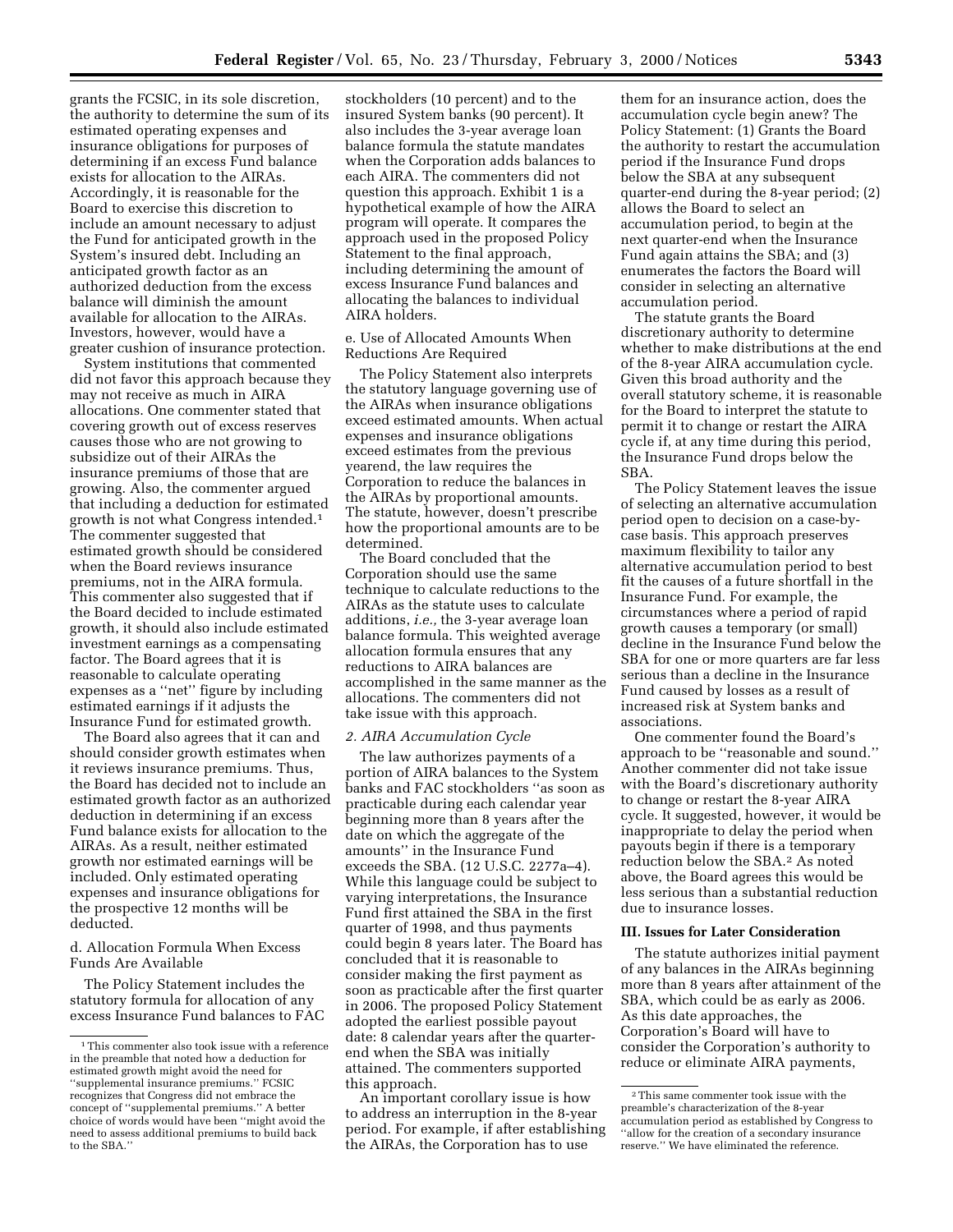and calculation of the initial AIRA payment components.

The Board believes that these issues can be better addressed after the Corporation obtains experience in administering the AIRA program over several years. Also, the likelihood of payment beginning in 2006 must be considered somewhat uncertain at this

time. The uncertainty stems from factors that will determine whether and how much of any AIRA accumulations will occur. These factors are:

1. Future growth in the level of insured debt outstanding;

2. Possible insurance claims or losses; and the

3. Level of investment earnings.

Because the Corporation cannot predict any of these factors with certainty now, it seems prudent to gain more experience with excess Insurance Fund balances before making these decisions about future payments. The commenters did not disagree with this approach.

**BILLING CODE 6210–01–P**

▀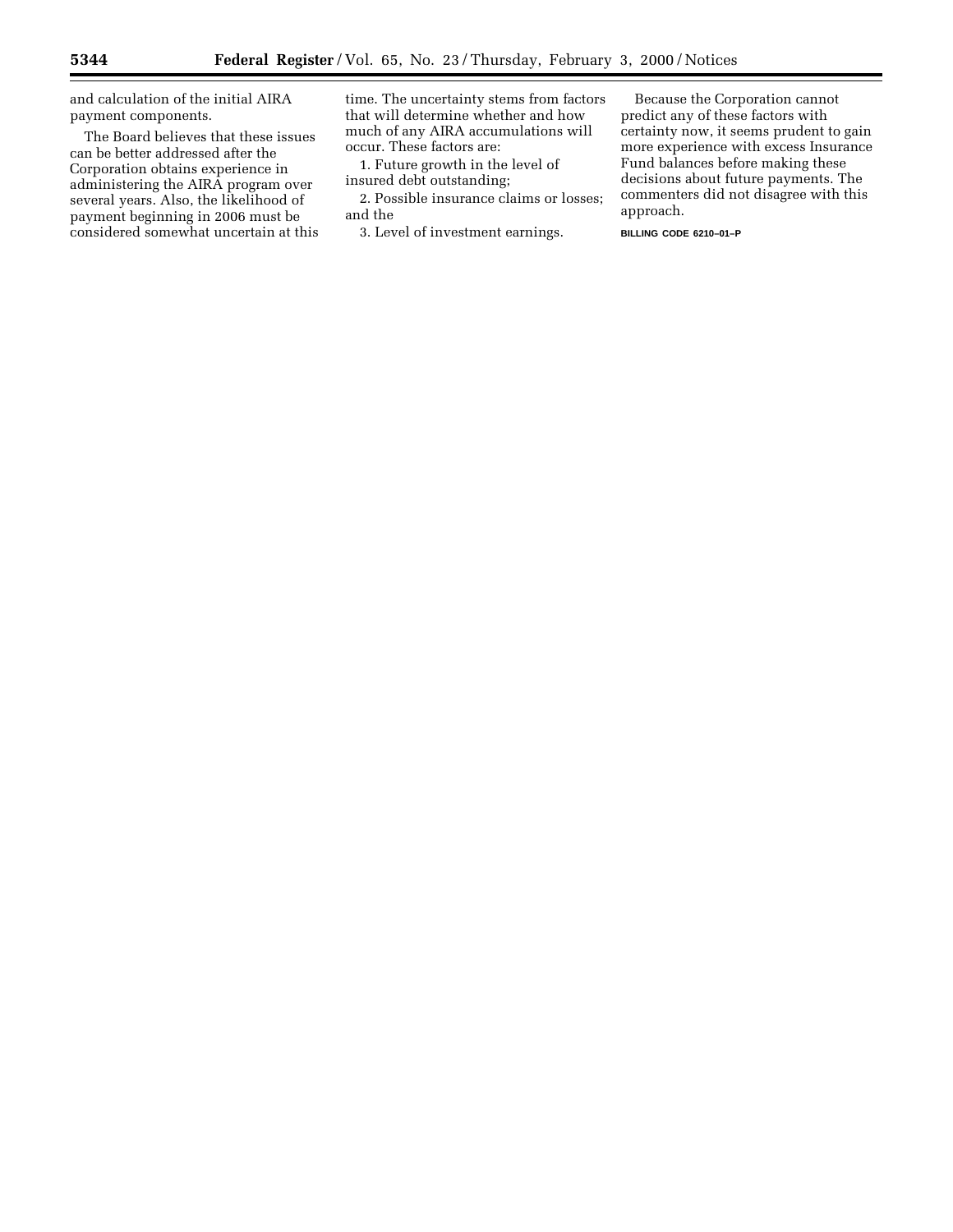| <b>Allocated Insurance Reserve Account Program</b>                                                                                         |                                                                         | Exhibit 1                                                           |
|--------------------------------------------------------------------------------------------------------------------------------------------|-------------------------------------------------------------------------|---------------------------------------------------------------------|
| ion of Excess Insurance Fund Balance<br><b>Hypothetical Example: Determinati</b>                                                           |                                                                         |                                                                     |
| (\$ Millions)                                                                                                                              | Proposed<br>Initial                                                     | Final                                                               |
| $X_{\mathbf{X}}$<br>Insurance Fund Balance at December 31, XX                                                                              | \$1,265.0                                                               | \$1,265.0                                                           |
| $(3.5\%)$<br>Est. Growth in Insured Debt Factor for XXXY<br>Est. FCSIC Operating Expenses for XXXY<br>Est. FAC Provision for XXXY<br>Less: | $\begin{pmatrix} 1.8 \\ 9.7 \end{pmatrix}$<br>(42.7)<br><b>SA SA SA</b> | $\begin{array}{c} (1.8) \\ (9.7) \end{array}$<br>$\Theta$<br>မှာမှာ |
| <b>Adjusted Insurance Fund Balance</b>                                                                                                     | \$1,210.8                                                               | \$1,253.5                                                           |
| Secure Base Amount Calculation (Using Average Daily Balances):                                                                             |                                                                         |                                                                     |
| Accrued Interest Payable<br>Principal<br>Insured Systemwide and Consolidated Debt Outstanding                                              | \$62,500.0<br>\$ 600.0                                                  | $$62,500.0$<br>$$600.0$                                             |
| Total                                                                                                                                      | \$63,100.0                                                              | $\sqrt{63,100.0}$                                                   |
| eral Government guaranteed loan principal<br>90% of guaranteed portions of Fed<br>Less:                                                    | \$ (3,500.0)                                                            | \$ (3,500.0)                                                        |
| 80% of guaranteed portions of State government guaranteed loan principal                                                                   | $(8.0)$<br>$\leftrightarrow$                                            | $(8.0)$<br>$\Theta$                                                 |
| Adjusted Insured Debt Outstanding                                                                                                          | \$59,592.0                                                              | \$59,592.0                                                          |
| Secure Base Amount                                                                                                                         | \$1,191.8                                                               | \$1,191.8                                                           |
| Excess Insurance Fund Balance (Adjusted Ins. Fund Balance less Secure Base Amount)                                                         | 19.0<br>↮                                                               | 61.7<br>↮                                                           |
| Amount to be allocated to Banks and FAC AIRAs                                                                                              | 19.0<br>$\Theta$                                                        | 61.7<br>$\leftrightarrow$                                           |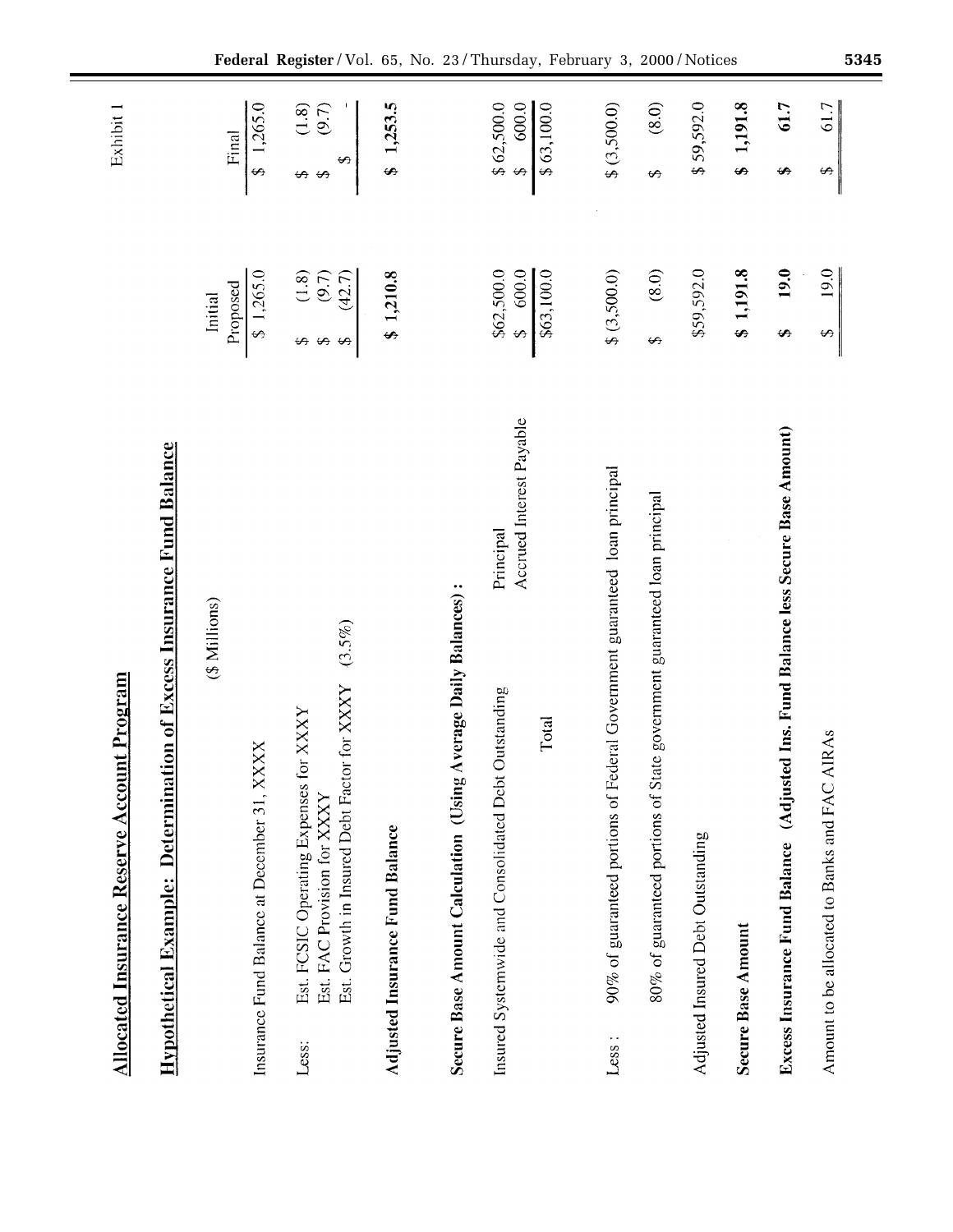|         | Final         | $\mathcal{C}$                                           |                                                                                   |                                                  |               | 15.5     | 15.0               |            | $3.6$<br>4.0 | $\overline{4}$    | 5.9                             | 7.4                        | 55.5     |
|---------|---------------|---------------------------------------------------------|-----------------------------------------------------------------------------------|--------------------------------------------------|---------------|----------|--------------------|------------|--------------|-------------------|---------------------------------|----------------------------|----------|
|         |               | ↔                                                       |                                                                                   |                                                  |               |          |                    |            | ↮            | ↔                 | ↮                               | ↮                          | ↔        |
|         |               |                                                         |                                                                                   |                                                  |               | 4.8      | $\ddot{4}$         | Ξ          | $\vec{C}$    | ن                 | $\frac{8}{1}$                   | 2.3                        | 17.1     |
| Initial | Proposed      | $\mathbf{\Theta}$                                       |                                                                                   |                                                  |               |          |                    |            | ↔            | ↮                 | ↮                               | ↮                          | ↔        |
|         | (\$ Millions) |                                                         |                                                                                   |                                                  | 3 Year Avg.   | 15,850   | 15,367             | 3,700<br>↮ | 4,050<br>↔   | 4,183<br>$\Theta$ | 6,083<br>↮                      | 7,567<br>↔                 | \$56,800 |
|         |               |                                                         | Banks (90%) based on prior three years average accrual loan principal outstanding |                                                  | Prior Year -2 | 15,400   | 15,000<br>$\Theta$ | 3,500<br>↔ | 3,800<br>↮   | 3,950<br>₩        | 5,700<br>$\boldsymbol{\varphi}$ | 7,100<br>$\leftrightarrow$ | \$54,450 |
|         |               | FAC Stockholders in aggregate (10% of Allocable Amount) |                                                                                   | Average Daily Balances of Accrual Loan Principal | Prior Year-J  | 15,700   | 15,600             | 3,600      | 3,950        | 4,100             | 6,100                           | 7,400                      | \$56,450 |
|         |               |                                                         |                                                                                   |                                                  | Prior Year    | \$16,450 | 15,500             | 4,000      | 4,400        | 4,500             | 6,450                           | 8,200                      | \$59,500 |
|         |               |                                                         |                                                                                   |                                                  |               | Bank 1   | Bank 2             | Bank 3     | Bank 4       | Bank 5            | Bank 6                          | Bank 7                     | Totals   |

# Hypothetical Example: Allocation Formula

**BILLING CODE 6210–01–C**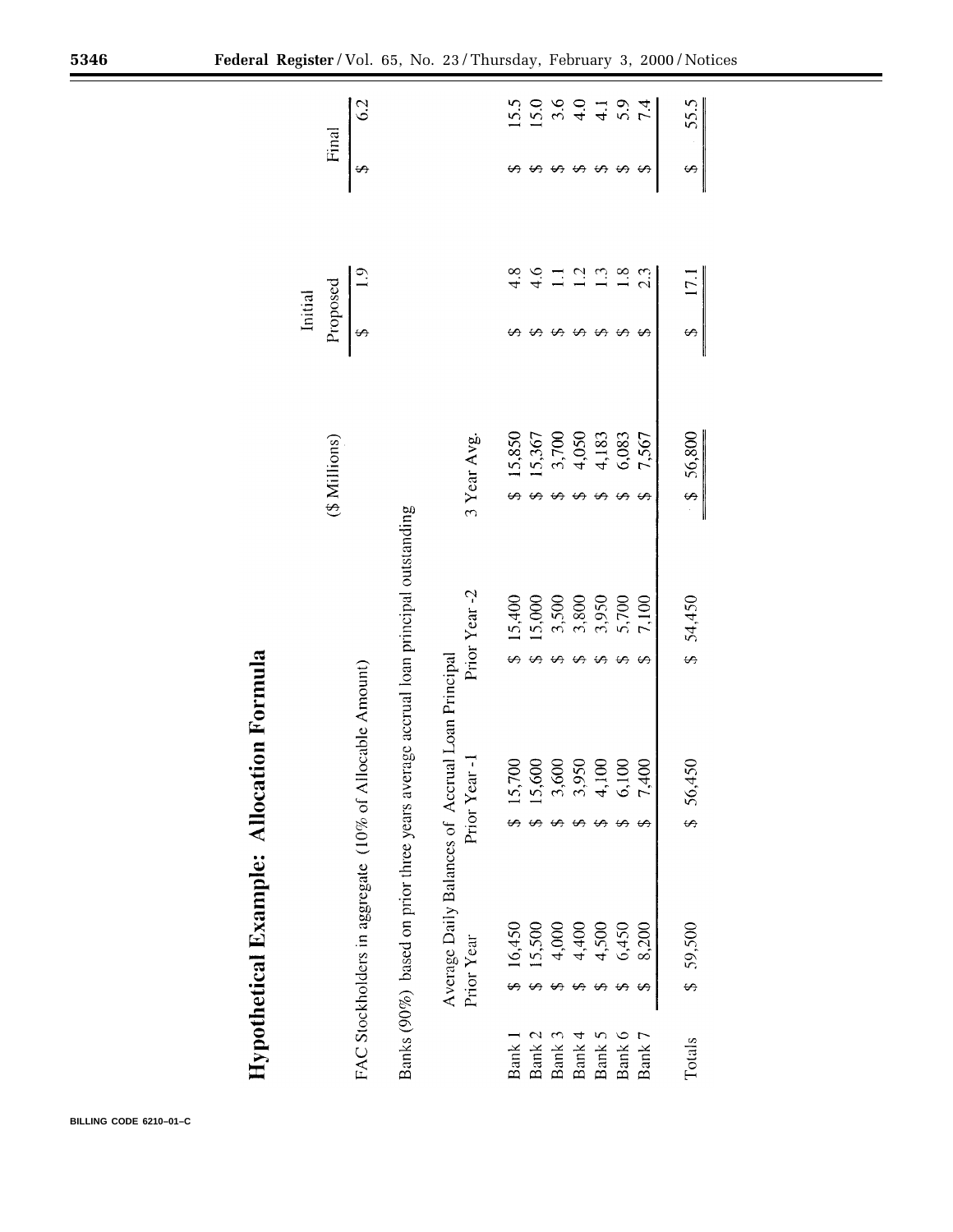# **Farm Credit System Insurance Corporation Policy Statement on the Secure Base Amount and Allocated Insurance Reserve Account Program**

# NV–99–05

*Effective Date:* Upon adoption. *Effect on Previous Action:* None. *Source of Authority:* Section 5.55 of the Farm Credit Act of 1971, as amended (the Act); 12 U.S.C. 2277a–4.

*Whereas,* section 5.52 of the Act established the Farm Credit System Insurance Corporation (Corporation) to, among other things, insure the timely payment of principal and interest on Farm Credit System obligations (12 U.S.C. 2277a–1); and

*Whereas,* section 5.55 of the Act mandates that the Corporation will build and manage the Farm Credit Insurance Fund (Insurance Fund) to attain and maintain a secure base amount (SBA), defined as 2 percent of the aggregate outstanding insured obligations of all insured System banks (excluding a percentage of State and federally guaranteed loans) or such other percentage of the aggregate amount as the Corporation in its sole discretion determines is actuarially sound; and

*Whereas,* the Farm Credit System Reform Act of 1996, Public Law 104– 105, 110 Stat. 162 (Feb. 10, 1996), amended section 5.55 of the Act to: (1) Establish in the Insurance Fund an Allocated Insurance Reserve Account (AIRA) for the benefit of each insured System bank and one for the Farm Credit System Financial Assistance Corporation (FAC) stockholders; (2) allocate any excess balances above the SBA to these AIRAs; and (3) eventually make partial distributions of the excess funds in the AIRAs.

NOW, therefore, the Corporation's Board of Directors (Board) adopts the following Policy Statement to govern the calculation of the secure base amount, the determination of any excess above the SBA, the establishment of the AIRAs, and the method for allocating any excess to the AIRAs.

## **I. Secure Base Amount Determination**

As stated in the Corporation's Policy Statement Concerning Adjustments to the Insurance Premiums (BM–11–JUL– 96–02), the Board will review the premium assessments at least semiannually to determine whether to adjust premiums in response to changing conditions. The Board continued this review even after the Insurance Fund achieved the SBA because the law requires the Corporation to maintain the SBA. Thus, the Corporation must ensure that as the

Farm Credit System's insured debt grows, or if the Insurance Fund suffers a significant loss, the Insurance Fund builds back to the SBA.

The Farm Credit Reform Act of 1996 established a process for making partial distributions of the Insurance Fund's balance above the SBA. If excess reserves accumulate, these distributions can begin at a point 8 years after the Insurance Fund reaches the SBA, but no sooner than 2005. The Insurance Fund first attained the SBA in 1998, and thus the payments could begin 8 years later. To begin the process the Corporation must define ''the aggregate outstanding insured obligations'' of all the System banks. Then it must follow the steps in the statute to determine the SBA. Finally, at the end of any calendar year in which the Insurance Fund attains the secure base amount, the Corporation must determine whether any excess funds exist for allocation to the AIRAs.

The principal calculation for determining whether the Insurance Fund is at the SBA amount will be 2 percent of the aggregate adjusted insured obligations defined as follows:

1. ''Insured obligation'' means any note, bond, debenture, or other obligation issued under subsection (c) or (d) of section 4.2 of the Farm Credit Act on or before January 5, 1989, on behalf of any System bank; and after such date which, when issued, is issued on behalf of any insured System bank and is outstanding at the quarter-end. The balance outstanding at the quarter-end shall include principal and accrued interest payable as reported by the banks in the call reports submitted to the Farm Credit Administration.

2. The balance of insured obligations determined in Number 1 shall be reduced by an amount equal to the sum of:

(a) 90 percent of the guaranteed portions of principal outstanding on Federal Government-guaranteed loans in accrual status at all System institutions; and

(b) 80 percent of the guaranteed portions of principal outstanding on State Government-guaranteed loans in accrual status at all System institutions.

At the end of any calendar year when the Insurance Fund balance exceeds the SBA, calculated using December 31, balances (point-in-time method), the Corporation will determine whether any excess funds exist for allocation to the AIRAs.

# **II. Allocated Insurance Reserve Accounts**

## *1. Determination of Excess Insurance Fund Balances*

An allocated insurance reserve account (AIRA) shall be established in the Insurance Fund for each insured System bank and for FAC stockholders. Amounts representing excess Insurance Fund balances would be allocated to the AIRAs. The AIRAs remain a part of the Insurance Fund and are available to the Corporation.

# (a) Authorized Deductions

In determining whether there are any excess insurance reserves, the December 31 Insurance Fund balance will first be adjusted downward by:

(1) The Corporation's estimated operating expenses for the next 12 months; and

(2) The Corporation's estimated insurance obligations for the next 12 months.

The Corporation will budget for the next calendar year operating expenses and it will deduct the operating expenses it expects to incur. When determining estimated insurance obligations, the Corporation will include all anticipated allowances for insurance losses, claims, and other potential statutory uses of the Insurance Fund.

The adjusted aggregate yearend Insurance Fund balance will then be compared with the SBA. The Corporation will calculate the SBA using an average daily balance method for the previous calendar year. The statute requires use of an average daily balance method for calculating the SBA *only* for purposes of determining the amount of any excess Insurance Fund balances.

When the aggregate adjusted Insurance Fund balance exceeds the SBA calculated using the average daily balance method, the excess Fund balance shall be allocated to the accounts of each insured System bank and to the FAC stockholders. The AIRA balances will be fixed at yearend and any amounts to be credited in subsequent years will be added to amounts allocated the previous year.

(b) Allocation Formula When Excess Funds Are Available

(1) Ten percent of the excess Insurance Fund balance shall be credited to the AIRA for all holders, in the aggregate, of Financial Assistance Corporation stock. The total amount that may be allocated to this AIRA is limited to \$56 million.